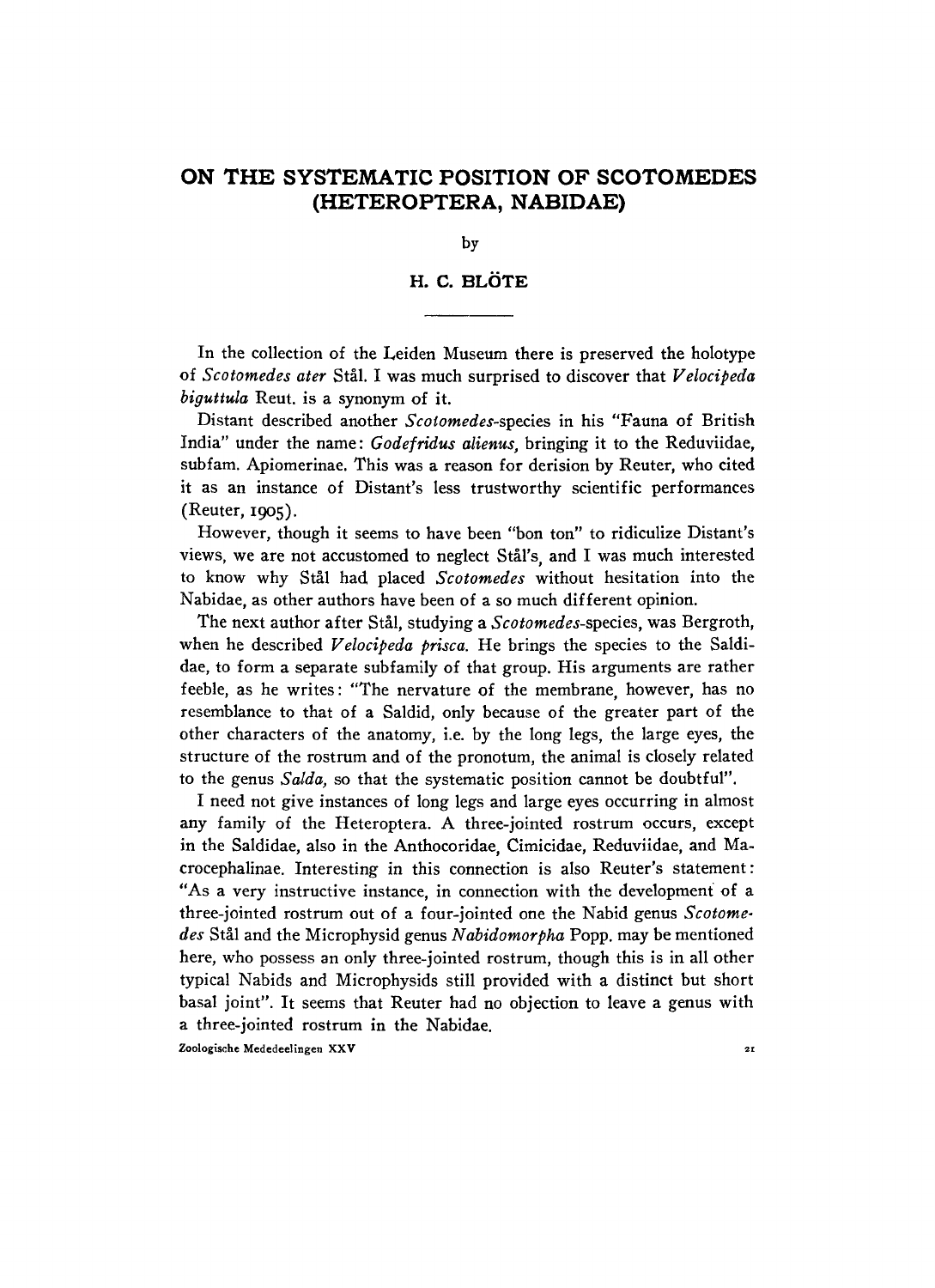**Less clear is, what Bergroth meant with the resemblance in the structure of the pronotum. There is no striking similarity between the pronotum of** *Scotomedes* **and that of the Saldidae at all; the pronotum shows rather considerable variation within the genus** *Scotomedes,* **and there are many Heteroptera, especially in the reduvoid range, whose pronotum is much more like that of** *Scotomedes* **than that of any Saldidae.** 

**The differences between** *Salda* **and** *Scotomedes* **are also indicated by Bergroth;** *Scotomedes ("Velocipeda")* **is differing: "by the long, horizontally directed head, the longer, medially not furrowed, but anteriorly transversely keeled mesosternum, the distinct, though very small orifices, which are prolonged into a keel, the short scutellum, the broadly demarcated epipleurae, the cuneus being limited by a distinct border, the nervature of the membrane and of the wings, as well as by the abdomen, being composed of seven segments".** 

**It is difficult to avoid the impression from Bergroth's communication, that the differences between** *Salda* **and** *Scotomedes* **are much more important than the resemblances, and that the differences are of a greater importance than would be expressed by the formation of a separate subfamily.** 

**Kirkaldy, in his "List of the Genera of the pagiopodous Hemiptera-Heteroptera", mentions the synonymy of** *Velocipeda* **Bergroth with** *Godefridus* **Distant. It seems somewhat doubtful to me, however, if the species**  *V. prisca* **Bergr. and** *G. alienus* **Dist. are identical, as there are some points, e.g., in the colour of the antennae and in the structure of the pronotum, which do not entirely agree with one another.** 

**The pagiopody of** *Scotomedes* **is not very well marked. The coxae are nearly sphaeroidal at the base, showing only a longitudinal elevation at the outer side, which will not prevent them from moving outwardly to a certain degree. In many trochalopodous Hemiptera, also in certain Nabidae, coxae of the same structure are to be found.** 

**Breddin and Reuter, describing new species, did not communicate new points of view upon the systematic position of** *"Velocipeda",* **and still in**  1912 **Reuter brings the Velocipedidae into close relation to the Saldidae. Handlirsch, however, separates the family from his superfamily Riparii —containing the Saldidae—and brings it into the superfamily Cimicoideae, containing the Anthocoridae, Cimicidae, Polyctenidae, Isometopidae and Capsidae.** 

**O f great importance in this connection is the monograph of Hem Singh-Pruthi on the morphology of the male genitalia in Rhynchota. From his investigations resulted that there are two main types in the structure**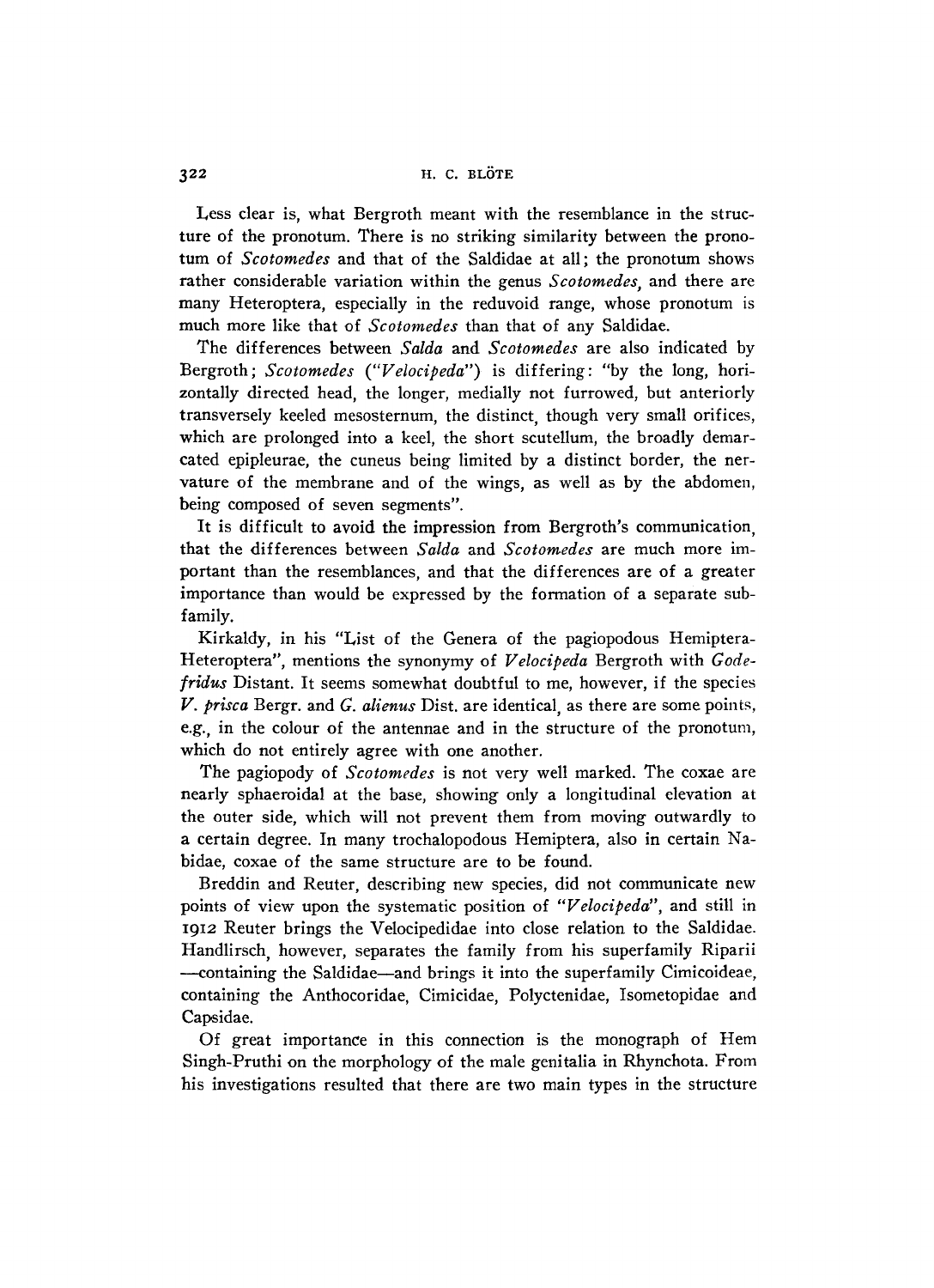**of these organs in the Heteroptera, and that the Saldidae offer the one type, the Velocipedidae the other. Pruthi himself points to a resemblance with the Tingidae, from his descriptions and figures, however, appears a still more clear resemblance with the Nabidae, who, just as in** *Velocipeda*  **have no diverticula at the endosoma.** 

**Starting from the principle that** *Scotomedes* **is not related to the Saldidae, we are now to consider to which group it is allied. There are two groups which have important points of agreement with** *Scotomedes,* **i.e., the Anthocoridae and the Nabidae.** 

**The Anthocoridae have a three-jointed rostrum and a distinct suture**  at the end of the embolium, so as to form a cuneus. On the other hand **their meso- and metasternum is composite, and the membrane does never show more than four nerves.** 

**The Nabidae are differing from** *Scotomedes* **by the quadriarticulate rostrum, by the abdomen showing seven segments and by the structure of the apical part of the hemielytra.** 

**The first joint of the rostrum is very short in the Nabidae, and in some cases, e.g., in** *Pachynomus,* **almost invisible. A three-jointed rostrum occurs furthermore in the Reduviidae.** 

**The number of segments of the abdomen is probably not of much importance, as in cases where it shows less than seven segments the first segment is not absent, but hidden in the metathorax. There are no other Heteroptera with seven visible ventral segments, which show an appreciable similarity to** *Scotomedes* **in other respects.** 

**The cuneus, as it is in** *Scotomedes,* **is the apical portion of the cori**aceous part of the hemielytra, being separated from the embolium by a **transverse furrow. Inwardly it is not separated from the rest of the corium. In macropterous Nabidae we can often see that the embolium is terminated by a transverse furrow, the inner part of the corium being produced further towards the end of the elytron into a blunt corner. Only the remaining cuneiform piece is thin, of about the same structure as the membrane (e.g.,** *Nabis, Prostemma)* **or very small** *(Alloeorrhynchus).* **In my opinion this is not of principal importance, the more so as the broad embolium of** *Scotomedes* **causes the whole cuneus-region to become enlarged, and the furrow between embolium and cuneus to become prolonged.** 

**The striking resemblance with regard to the nervature of the membrane, which does not occur elsewhere in the Heteroptera, and the similar structure of the male genitalia brings** *Scotomedes* **near to the Nabidae, so that I propose to leave it where Stal placed it, and to regard it as a separate subfamily: Scotomedinae.**